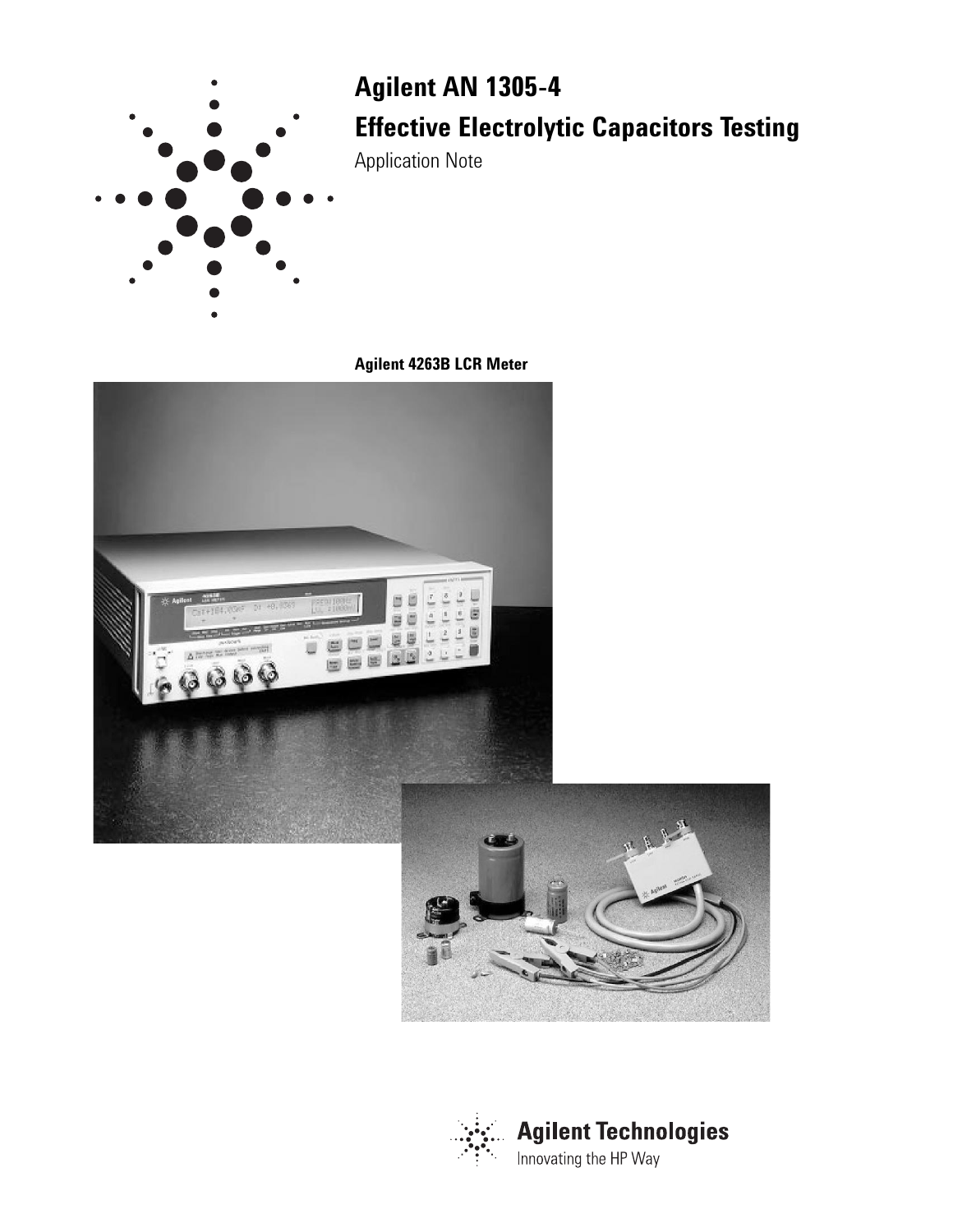### **Introduction**

With increased requirements for size reduction and higher reliability design, it is becoming necessary to evaluate electrolytic capacitors employed in electronic equipment. Production volume has been increasing for circuit applications. Manufacturing and QA now have to improve their testing of electrolytic capacitors. Here are the solutions offered by the Agilent 4263B LCR Meter to meet these measurement requirements.

## **Current Problems in Electrolytic Capacitor Evaluation**

When making electrolytic capacitor measurements using conventional LCR meters, there are quite a few shortcomings.

(1) Impedance value of the electrolytic capacitors is usually so low that an accurate measurement is hard to achieve. Some LCR meters cannot measure above 20 mF due to a limited measurement range.

(2) Electrolytic capacitors are currently tested at 100 Hz or 120 Hz. The measurement speed at those frequencies is quite slow, and higher throughput cannot be achieved by automatic measurement systems.

(3) When a charged capacitor is connected to the measurement terminals of the LCR meters, the circuit is easily damaged by the discharge energy.

(4) When a shorted device is measured, the internal circuit of a conventional LCR meter is latched up, and it needs a long recovery time.

(5) Some inexpensive LCR meters do not range up to 100 kHz, and the equivalent series resistance of the electrolytic capacitors need to be evaluated at 100 kHz.

(6) Most LCR meters cannot detect whether or not the contact between the fixture's electrodes and the device's electrode is good, thus decreasing the reliability of a measurement.

(7) There are no test fixtures for the terminals (for example, big screw electrodes) of the big electrolytic capacitors.

### **Agilent 4263B LCR Meter Solution (1) Accurate Low Impedance Measurement**

The 4263B LCR Meter employs a 4-terminal pair configuration and an advanced low noise design so that it makes accurate measurements up to 1 F. For example, when 10 mF is measured at 120 Hz, the 4263B's accuracy, 0.57% can be achieved. Also, the measurement cable can be extended up to 4 m while maintaining the measurement accuracy.

#### **(2) High System Throughput**

The measurement speed of the 4263B LCR Meter at 100 Hz/120 Hz is 25 ms (Meas.Time: SHORT). Figure 1 shows you the fluctuation of the 22 mF Aluminum Electrolytic Capacitor Measurement by SHORT mode, and 120 Hz of the 4263B.



**Figure 1. Fluctuation of the measurement value at SHORT**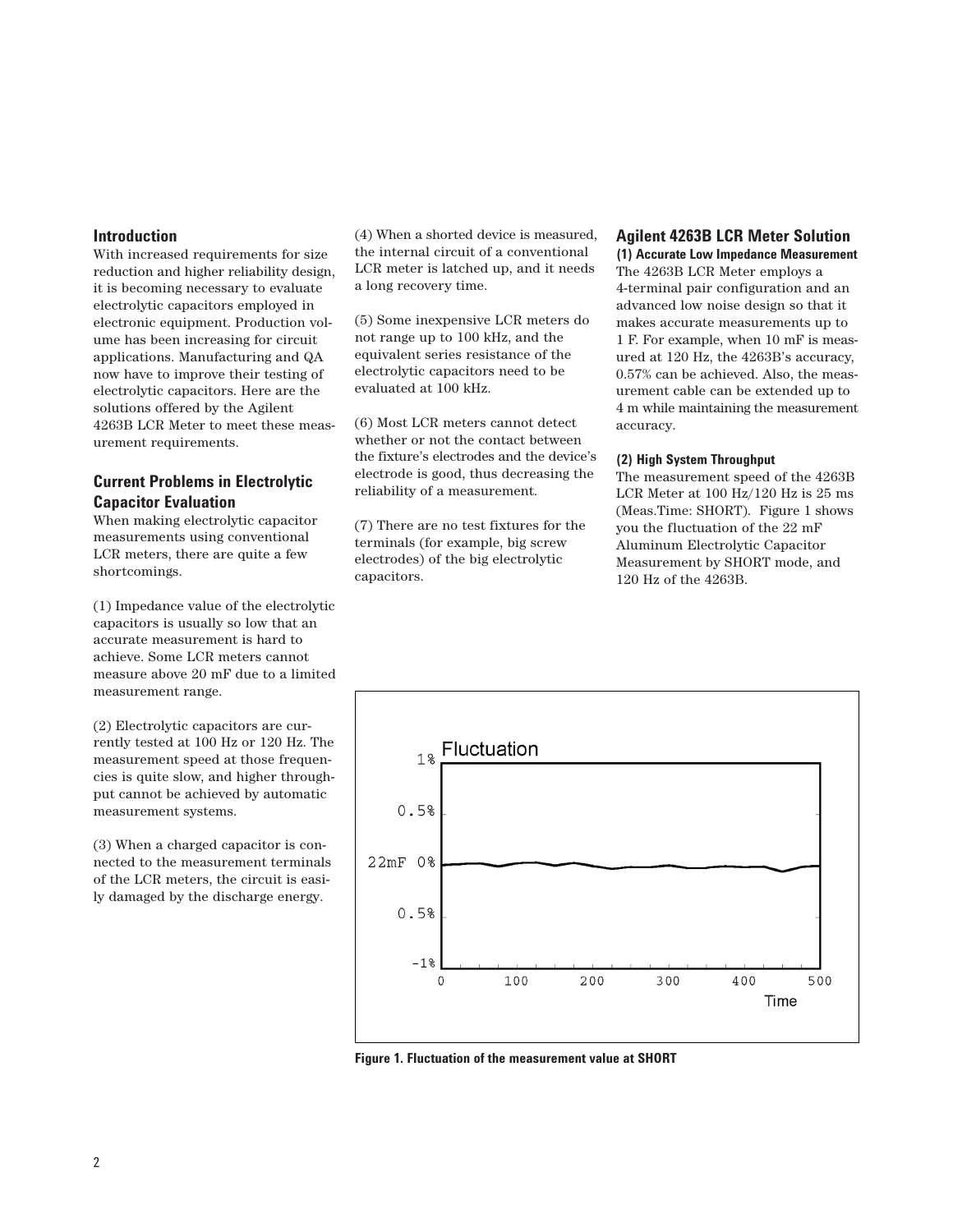In addition, the 4263B has the following features which allow easy system integration, and improve measurement throughput.

- GPIB Interface
- Handler Interface
- Built-in Comparator
- Trigger Delay Function

The 4263B has been miniaturized for system downsizing (320 (W) x 100 (H) x 300 mm (D), 4.5 kg).

#### **(3) Input Protection**

The 4263B input protection is improved over existing products. When a charged capacitor (250 V, 120  $\mu$ F) is connected to the UNKNOWN terminals, the 4263B can stand its discharge energy (4J) so that the front panel terminals are not damaged.

#### **(4) Quick Recovery for shorts**

The quick recovery system of the 4263B improves throughput. Normal operation is resumed the instant a shorted DUT is removed from the handler, so the handler can always be operated at its full speed and only good DUTs are retained.

#### **(5) Wide Frequency Range**

The 4263B has five selectable frequencies that allow you to simulate testing under the correct conditions: 100, 120, 1 k, 10 k, and 100 kHz. ESR can be evaluated at 100 kHz. A 20 kHz frequency might be required for testing aluminum electrolytic capacitors used in switching power supply circuits. When Option 002 is installed, 20 kHz is added to the other five test frequencies.

#### **(6) Contact Check Function**

The 4263B LCR meter has a contact check function which checks contact conditions between the test terminals and the electrodes of the device shown in Figure 2. This function ensures the reliability of the PASS/FAIL testing in the automatic handlers in production.

#### **(7) Various Test Fixtures**

The Agilent 16089A Kelvin Clip Leads have two large clips that can accept device electrodes with a diameter of 15 mm. Figure 3 shows a big capacitor measurement using the 16089A. The Agilent 4263B employs the 4-terminal pair configuration. You can choose from many types of the 4-terminal pair test fixtures shown in Figure 4.



**Figure 2. Contact Check Function**



**Figure 3. Big Electrodes Electrolytic Capacitors Measurement using the Agilent 16089A**